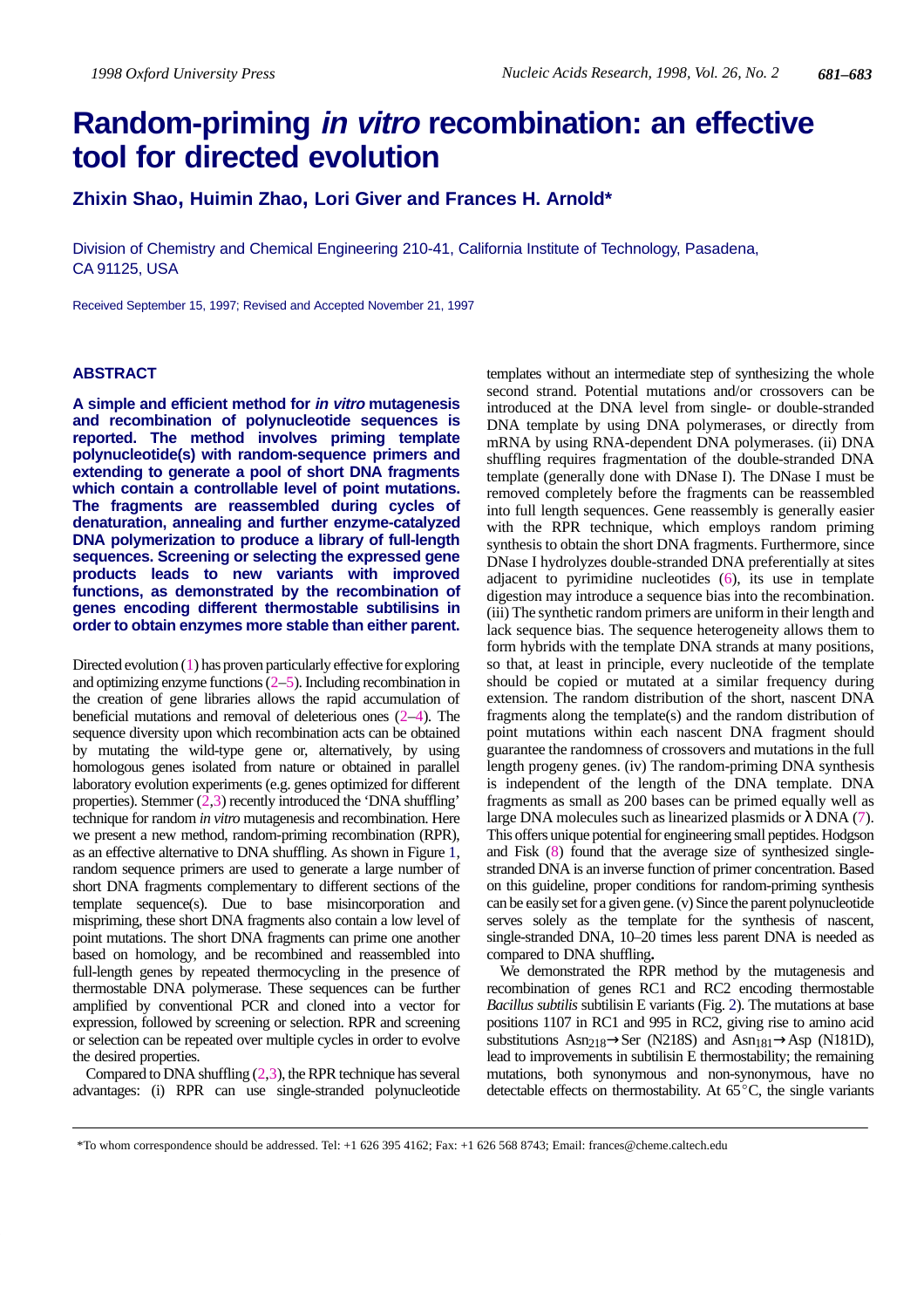

**Figure 1.** Random-priming *in vitro* recombination (RPR). (i) Synthesis of short single-stranded DNA fragments from random-sequence primers. X's indicate newly introduced mutations. (ii) Template removal. (iii) Reassembly and amplification. (iv) Cloning and screening (or selection). (v) Cycle is repeated until desired functional improvement is achieved.

N181D and N218S have ∼3-fold and 2-fold longer half-lives, respectively, than wild-type subtilisin E, and variants containing both mutations have half-lives that are 8-fold longer (9). The half-lives of a population of subtilisin E variants can therefore be used to estimate the recombination efficiency. In particular, random recombination between these two mutations (in the absence of point mutations affecting thermostability) should generate a library in which 25% of the population exhibits the thermostability of the double mutant. Similarly, 25% of the population should exhibit wild-type like stability, as N181D and N218S are eliminated at equal frequency.

For random-priming synthesis using the Klenow fragment, 200 ng  $(0.7 \text{ pmol})$  of genes RC1 and RC2  $(1.1)$  was mixed with 13.25  $\mu$ g (6.7 nmol) of dp(N)<sub>6</sub> random primers (Pharmacia Biotech Inc., Piscataway, NJ). After denaturation at  $100^{\circ}$ C for 5 min, 10  $\mu$ l of Piscataway, NJ). After denaturation at  $100^{\circ}$ C for 5 min, 10 µl of  $10 \times$  reaction buffer (900 mM HEPES, pH 6.6, 0.1 M MgCl<sub>2</sub>, 20 mM dithiothreitol and 5 mM each dATP, dCTP, dGTP and dTTP) was added, and the total volume of the reaction mixture was brought to 95  $\mu$ l with H<sub>2</sub>O. Ten units (in 5  $\mu$ l) of the Klenow fragment of *Escherichia coli* DNA polymerase I (Boehringer Mannheim, Indianapolis, IN) was added. The synthesis reaction was carried out at 22<sup>°</sup>C for 3 h and terminated by cooling the sample to Examinent, indial points, it is was added. The synthesis reaction was<br>carried out at  $22^{\circ}$ C for 3 h and terminated by cooling the sample to<br> $0^{\circ}$ C. The high primer concentration facilitates production of shorter  $0^{\circ}$ C. The high primer concentration facilitates production of shorter fragments, presumably by blocking extension. Under the reaction conditions described here (10 000-fold excess primer over template) the strand displacement activity of the Klenow is much reduced, and the random priming products are ∼50–500 bases as determined by alkaline agarose gel electrophoresis. After the addition of 100 µl of ice-cold H2O to the reaction mixture, the random primed products were purified by passing the whole reaction mixture through a



**Figure 2.** Sequence analysis of 10 randomly-picked clones from (unscreened) *B.subtilis*subtilisin E RPR library. Each line represents 986-bp subtilisin E gene including the 45 bp prosequence, the entire mature sequence and 113 bp after the stop codon. Triangles  $(\nabla)$  indicate positions of new point mutations introduced during RPR. Box  $(\blacksquare)$  in C6 indicates the short stretch containing four mutations between two repeats (5′-CGGTACG-3′). Positions and frequency of mutations in the 10 clones are indicated.

Microcon-100 filter (Amicon, Inc., Beverly, MA) to remove the template, proteins and large nascent DNA fragments, followed by a Microcon-10 filter to remove the primers and fragments <30 bases. The retentate fraction (∼65 µl) recovered from the Microcon-10 step was buffer-exchanged against PCR reaction buffer. Of this fraction, 10 µl was used for the whole gene reassembly as described (9). Subtilisin E mutant gene amplification, cloning, expression and thermostability screening and analysis were carried out as described (9). A distribution of selecting and analysis were called out as<br>scribed (9).<br>We measured the thermoinactivation rate at 65 °C of subtilisins E

from ∼400 randomly-picked clones. Approximately 26% of the active clones exhibited thermostability comparable to the N181D + N218S double mutant, indicating that the RPR had efficiently recombined the N181D mutation from RC2 and the N218S mutation from RC1. Sequence analysis of the clone exhibiting the highest thermostability showed that mutations N181D and N218S were both present (data not shown). To further characterize the recombination efficiency and point mutagenesis associated with the RPR process, 10 clones from the mutant library were selected at random and sequenced. As summarized in Figure 2, all 10 clones were novel recombinants, different from the parent genes. The frequency of occurrence of any particular point mutation from parent RC1 or RC2 in the recombined genes (C1–C10) ranged from 40 to 70%, fluctuating around the expected value of 50%. The minimum number of crossovers ranged from two (C4) to six (C1). Figure 2 also shows that all 10 mutations in the parent genes can be recombined, including mutations only 12 bp apart (positions 1141 and 1153 in C6).

As shown in Figure 2, 18 new point mutations were found in the 10 random clones. This error rate of ∼0.18% (1–2 new point mutations per gene) is close to ideal for directed evolution (4). The new mutations appear randomly distributed along the gene, except for a cluster of four mutations within a very short stretch of DNA